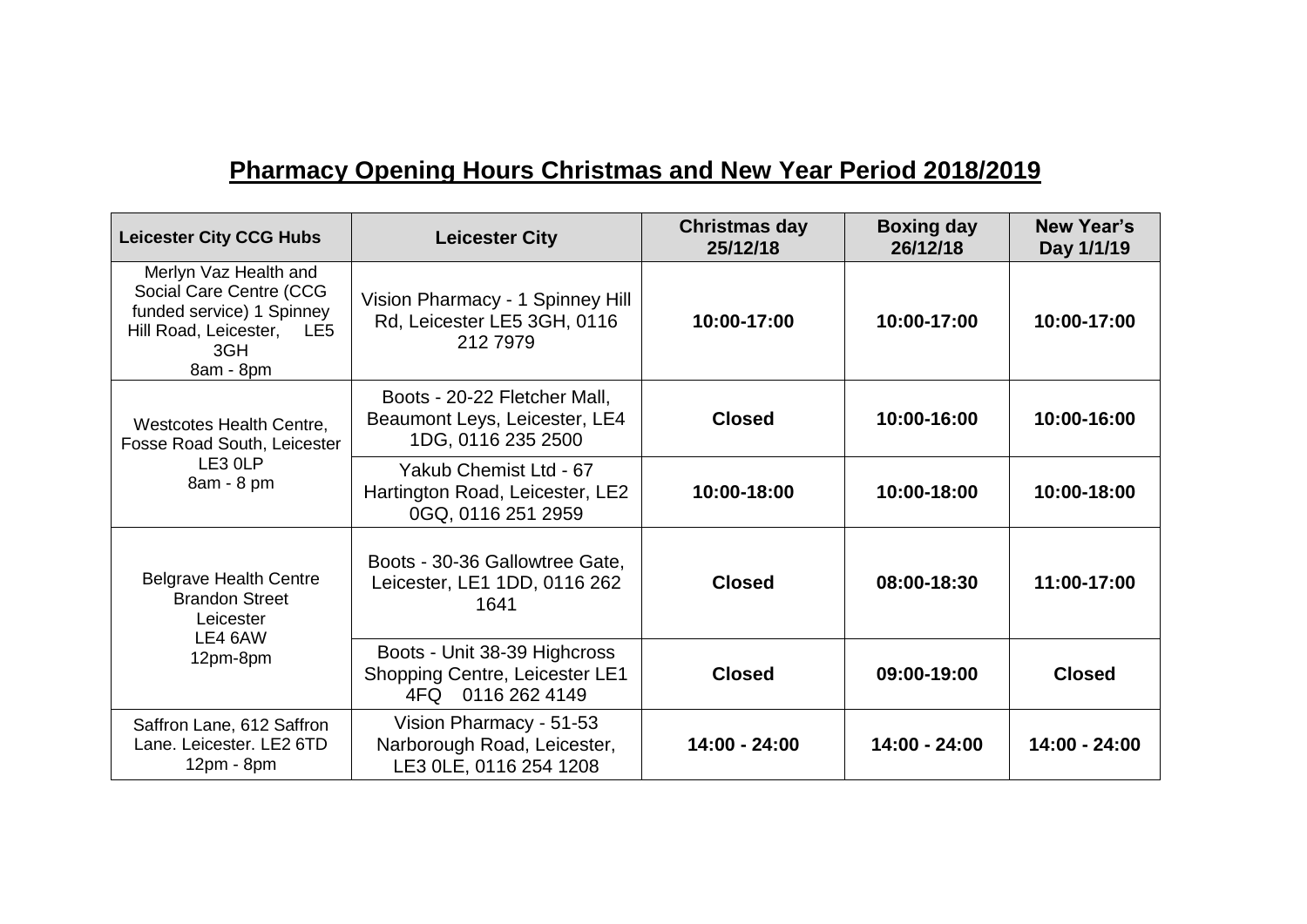|                                                                                                    | <b>Boots The Chemist (Haymarket</b><br>Centre), 22 Humberstone Gate,<br>Leicester, LE1 3PH, 0116 251<br>4207        | <b>Closed</b>                    | 09:00-17:00                   | <b>Closed</b>                   |
|----------------------------------------------------------------------------------------------------|---------------------------------------------------------------------------------------------------------------------|----------------------------------|-------------------------------|---------------------------------|
|                                                                                                    | <b>Blaby</b>                                                                                                        | <b>Christmas day</b><br>25/12/18 | <b>Boxing day</b><br>26/12/18 | <b>New Year's</b><br>Day 1/1/19 |
|                                                                                                    | <b>Boots</b><br>Fosse Park Shopping Ctr, Fosse<br>Park Ave, Leicester,<br>Leicestershire, LE19 1HJ<br>0116 289 2382 | <b>Closed</b>                    | 06:00-20:00                   | 09:00-19:00                     |
|                                                                                                    | Lloyds Pharmacy, Sainsbury's-<br>Fosse Park, Grove Farm<br>Triangle, Enderby, LE19 1WT,<br>0116 282 6120            | <b>Closed</b>                    | 10:00-16:00                   | $10:00 - 16:00$                 |
|                                                                                                    | Asda Store - Fosse Park,<br>Narborough Road South, LE3<br>2LL, 0116 281 5000                                        | <b>Closed</b>                    | $9:00 - 18:00$                | $10:00 - 18:00$                 |
|                                                                                                    | <b>Oadby and Wigston</b>                                                                                            | <b>Christmas day</b><br>25/12/18 | <b>Boxing day</b><br>26/12/18 | <b>New Year's</b><br>Day 1/1/19 |
| Oadby Walk-In Centre<br>(Minor injuries and minor<br>illness)<br>18 The Parade<br>Oadby<br>LE2 5BF | Boots -27 Bell St, Wigston LE18<br>1AD, 0116 288 6359                                                               | <b>Closed</b>                    | 10:00-16:00                   | 10:00-16:00                     |
|                                                                                                    | <b>Wigston Pharmacy</b><br>36 Leicester Road, Wigston,<br><b>LE18 1DR</b><br>0116 288 3203                          | 11:00 -12:00                     | <b>Closed</b>                 | <b>Closed</b>                   |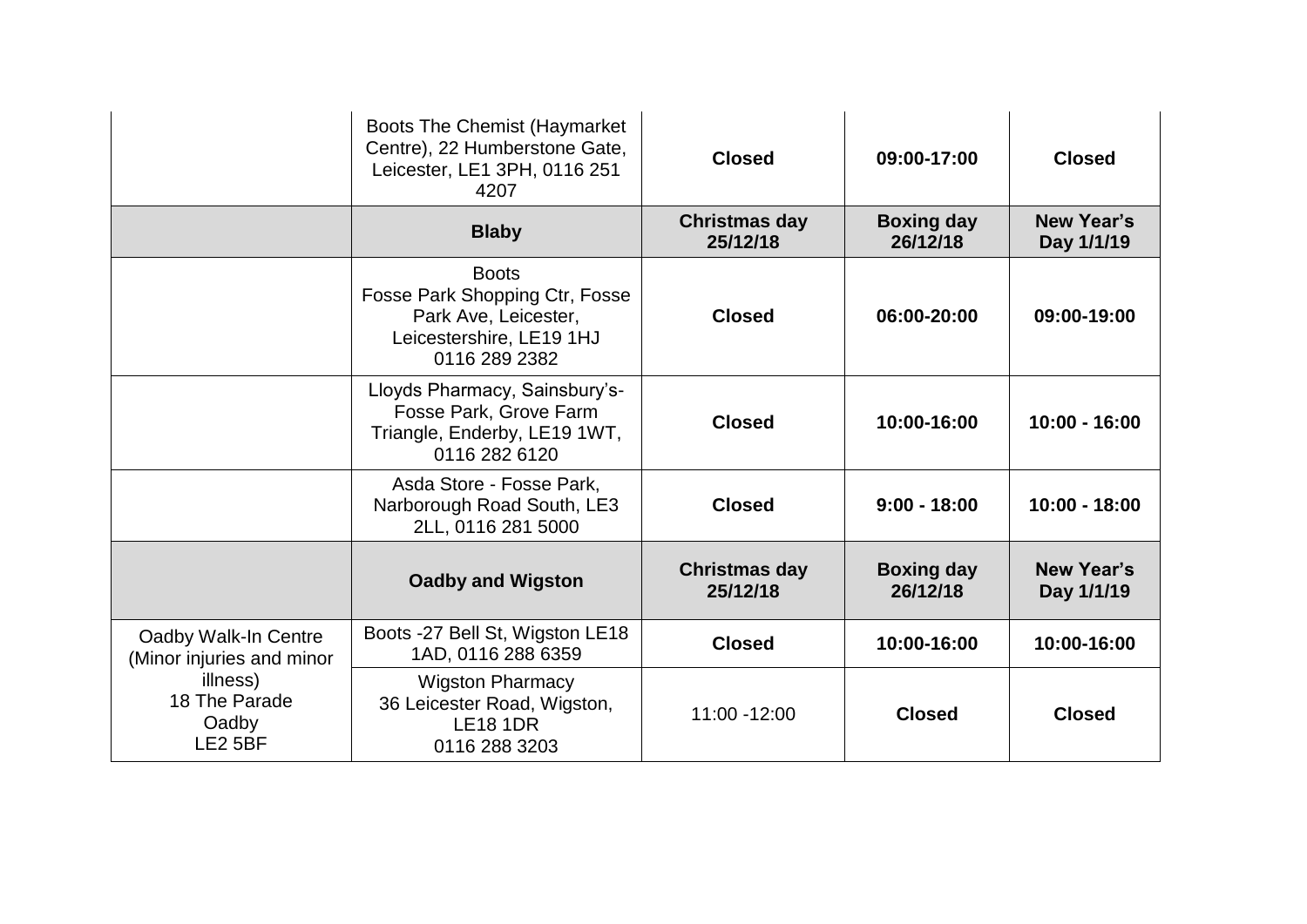| 8am to 8pm                                                                                                                  | Sainsbury's Pharmacy - Glen<br>Road, Oadby, LE2 4PE, 0116<br>272 0468                                     | <b>Closed</b>                    | 10:00-16:00                   | 10:00-16:00                     |
|-----------------------------------------------------------------------------------------------------------------------------|-----------------------------------------------------------------------------------------------------------|----------------------------------|-------------------------------|---------------------------------|
|                                                                                                                             | <b>Severn Chemist</b><br>40 Severn Road, Oadby,<br>Leicester, Leicestershire, LE2<br>4FY<br>0116 271 9053 | 15:00-16:00                      | <b>Closed</b>                 | <b>Closed</b>                   |
|                                                                                                                             | Boots - 35 The Parade, Oadby<br>LE <sub>2</sub> 5BB                                                       | <b>Closed</b>                    | 10:00-16:00                   | <b>Closed</b>                   |
|                                                                                                                             | Asda Store - Leicester Road,<br>Oadby, LE2 4AH, 0116 272<br>9518                                          | <b>Closed</b>                    | 09:00-18:00                   | 10:00-18:00                     |
| <b>West Leicester CCG</b><br><b>Hubs</b>                                                                                    | <b>Hinckley and Bosworth</b><br><b>District</b>                                                           | <b>Christmas day</b><br>25/12/18 | <b>Boxing day</b><br>26/12/18 | <b>New Year's</b><br>Day 1/1/19 |
|                                                                                                                             | Asda - Barwell Lane, Hinckley,<br>LE10 1SS, 01455 896719                                                  | <b>Closed</b>                    | 09:00-13:00<br>14:00-18:00    | 10:00-13:00<br>14:00-18:00      |
| Hinckley & Bosworth<br><b>Centre Surgery Hinckley</b><br><b>Health Centre Hill Street,</b><br>Hinckley LE10 1DS 9am-<br>6pm | <b>Cohens Chemist</b><br>33 Hill Street, Hinckley,<br>Leicestershire, LE10 1DS<br>01455 613100            | <b>Closed</b>                    | <b>Closed</b>                 | <b>Closed</b>                   |
|                                                                                                                             | <b>Health Centre Pharmacy</b><br>27 Hill Street, Hinckley,<br>Leicestershire, LE10 1DS<br>01455 637510    | 15:00-16:00                      | <b>Closed</b>                 | <b>Closed</b>                   |
|                                                                                                                             | Boots - 2 Britannia Centre,<br>Hinckley, LE10 1RU, 01455<br>637445                                        | <b>Closed</b>                    | 10:00-16:00                   | <b>Closed</b>                   |
|                                                                                                                             | <b>North Charnwood</b>                                                                                    | <b>Christmas day</b><br>25/12/18 | <b>Boxing day</b><br>26/12/18 | <b>New Year's</b><br>Day 1/1/19 |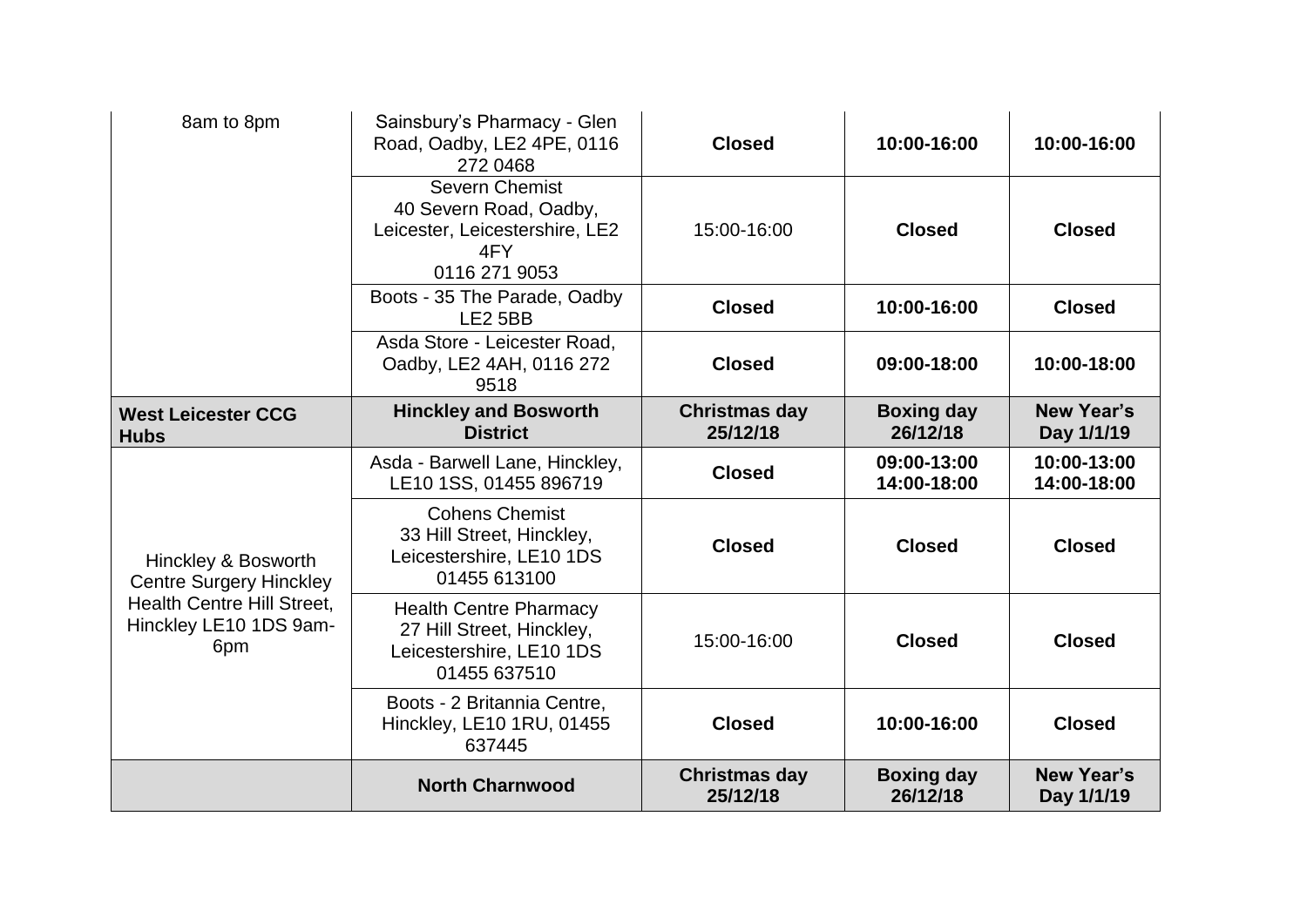|                                                                                                                                      | <b>Hms Pharmacy</b><br>31 HIGH STREET,<br>Loughborough, Leicestershire,<br><b>LE11 2PZ</b><br>01509 215217                       | <b>Closed</b>                    | <b>Closed</b>                 | <b>Closed</b>                   |
|--------------------------------------------------------------------------------------------------------------------------------------|----------------------------------------------------------------------------------------------------------------------------------|----------------------------------|-------------------------------|---------------------------------|
|                                                                                                                                      | Lloyds - Sainsbury's, Greenclose<br>Lane, Loughborough, LE11 5AS,<br>01509 212313                                                | <b>Closed</b>                    | 10:00-13:00,<br>13:30-16:00   | 10:00-13:00.<br>13:30-16:00     |
|                                                                                                                                      | <b>South Charnwood</b>                                                                                                           | <b>Christmas day</b><br>25/12/18 | <b>Boxing day</b><br>26/12/18 | <b>New Year's</b><br>Day 1/1/19 |
|                                                                                                                                      | Boots - Thurmaston Shopping<br>Centre, 9 Barkby Thorpe Ln,<br>Thurmaston, LE4 8GP,<br>0116 269 4948                              | <b>Closed</b>                    | 07:00-18:00                   | 09:00-18:00                     |
|                                                                                                                                      | Asda - Barkby Thorpe Lane,<br>Thurmaston, LE4 8GN, 0116<br>264 5310                                                              | <b>Closed</b>                    | 09:00-18:00                   | 10:00-18:00                     |
| <b>West Leicester CCG</b><br><b>Hubs</b>                                                                                             | <b>North-West Leicestershire</b>                                                                                                 | <b>Christmas day</b><br>25/12/18 | <b>Boxing day</b><br>26/12/18 | <b>New Year's</b><br>Day 1/1/19 |
| <b>Coalville Urgent Care</b><br>Centre, Coalville<br><b>Community Hospital.</b><br>Broom Leys Road,<br>Coalville.<br><b>LE67 4DE</b> | Dean and Smedley Ltd<br>Castle Medical Group, 118 Burton<br>Road, Ashby de la Zouch,<br>Leicestershire, LE65 2LP<br>01530 416396 | <b>Closed</b>                    | <b>Closed</b>                 | <b>Closed</b>                   |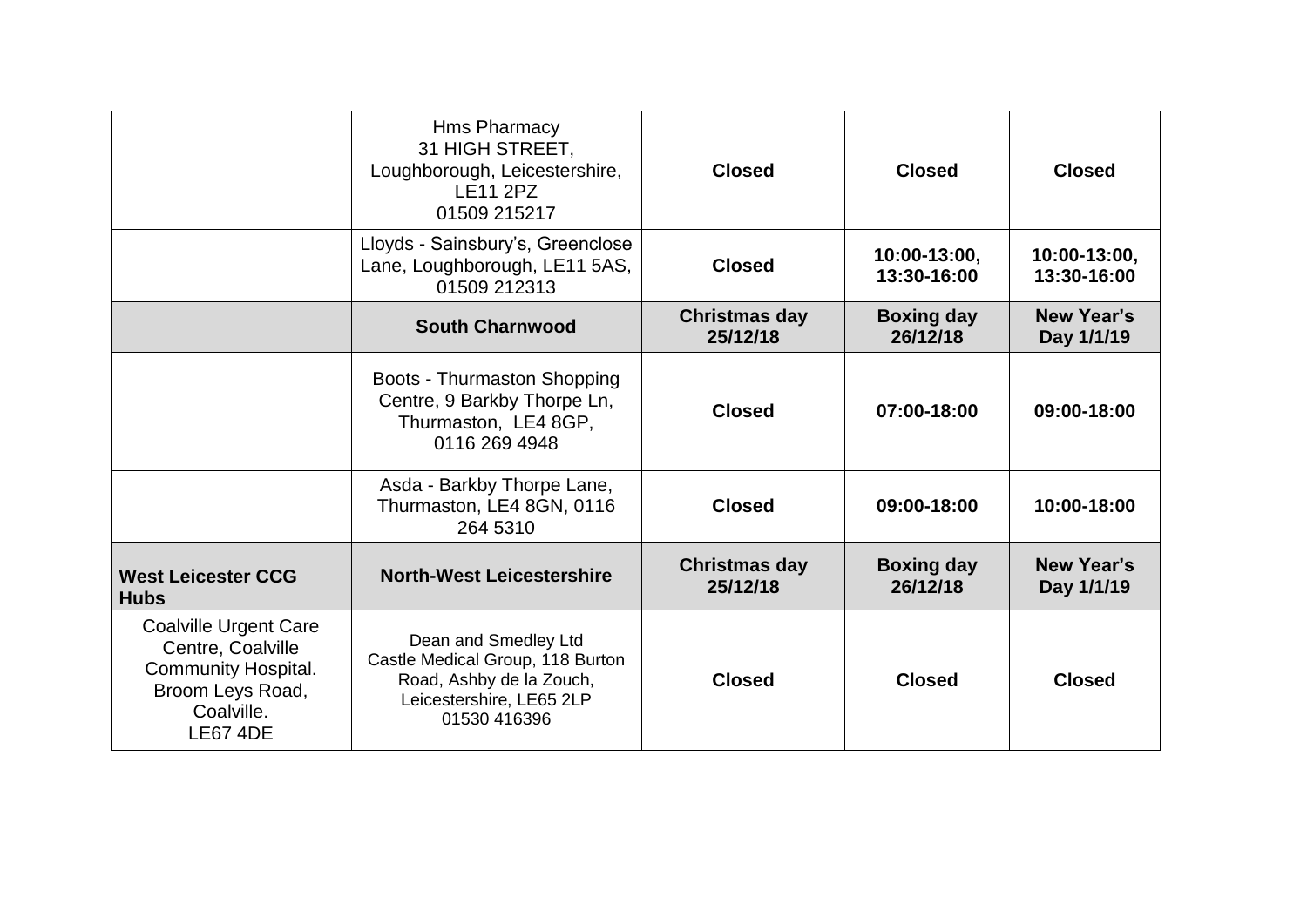| 9am - 6pm                                                                                                                | Ashby Pharmacy<br>17 The Green, Ashby De La Zouch,<br>Leicestershire, LE65 1JU<br>01530 411222           | <b>Closed</b>                    | <b>Closed</b>                 | <b>Closed</b>                   |
|--------------------------------------------------------------------------------------------------------------------------|----------------------------------------------------------------------------------------------------------|----------------------------------|-------------------------------|---------------------------------|
|                                                                                                                          | Boots - 32 Market Street, Ashby<br>De La Zouch, Leicestershire,<br><b>LE65 1AL</b>                       | <b>Closed</b>                    | 09:00-17:00                   | <b>Closed</b>                   |
| <b>ELR CCG Hub</b>                                                                                                       | <b>Melton, Rutland and Oakham</b>                                                                        | <b>Christmas day</b><br>25/12/18 | <b>Boxing day</b><br>26/12/18 | <b>New Year's</b><br>Day 1/1/19 |
| Market Harborough, St<br><b>Luke's Treatment Centre</b><br>33 Leicester Road Market<br>Harborough LE16 7BN<br>9am to 7pm | Boots - 9 St. Marys Place Market<br>Harborough, LE16 7DR, 01858<br>462154                                | <b>Closed</b>                    | 10:00-16:00                   | <b>Closed</b>                   |
|                                                                                                                          | Market Harborough Medical<br>Centre<br>67 Coventry Road<br>Market Harborough<br><b>LE16 9BX</b>          | <b>Closed</b>                    | <b>Closed</b>                 | <b>Closed</b>                   |
|                                                                                                                          | Moins Chemist & Wellbeing<br>Centre-11-15 Coventry Road,<br>Market Harborough, LE16 9BX,<br>01858 468545 | 10:00-18:00                      | 10:00-18:00                   | 10:00-18:00                     |
| Melton Mowbray Hospital,<br>Thorpe Road, Melton<br>Mowbray LE13 1SJ<br>9am to 7pm                                        | Boots, 1-2 Cheapside, Melton<br>Mowbray, LE13 OTP, 01664<br>563088                                       | 10:00-16:00                      | 10:00-16:00                   | <b>Closed</b>                   |
|                                                                                                                          | Boots, 18 High Street, Oakham<br>LE15 6AL, 01572 722024                                                  | <b>Closed</b>                    | 10:00-16:00                   | <b>Closed</b>                   |